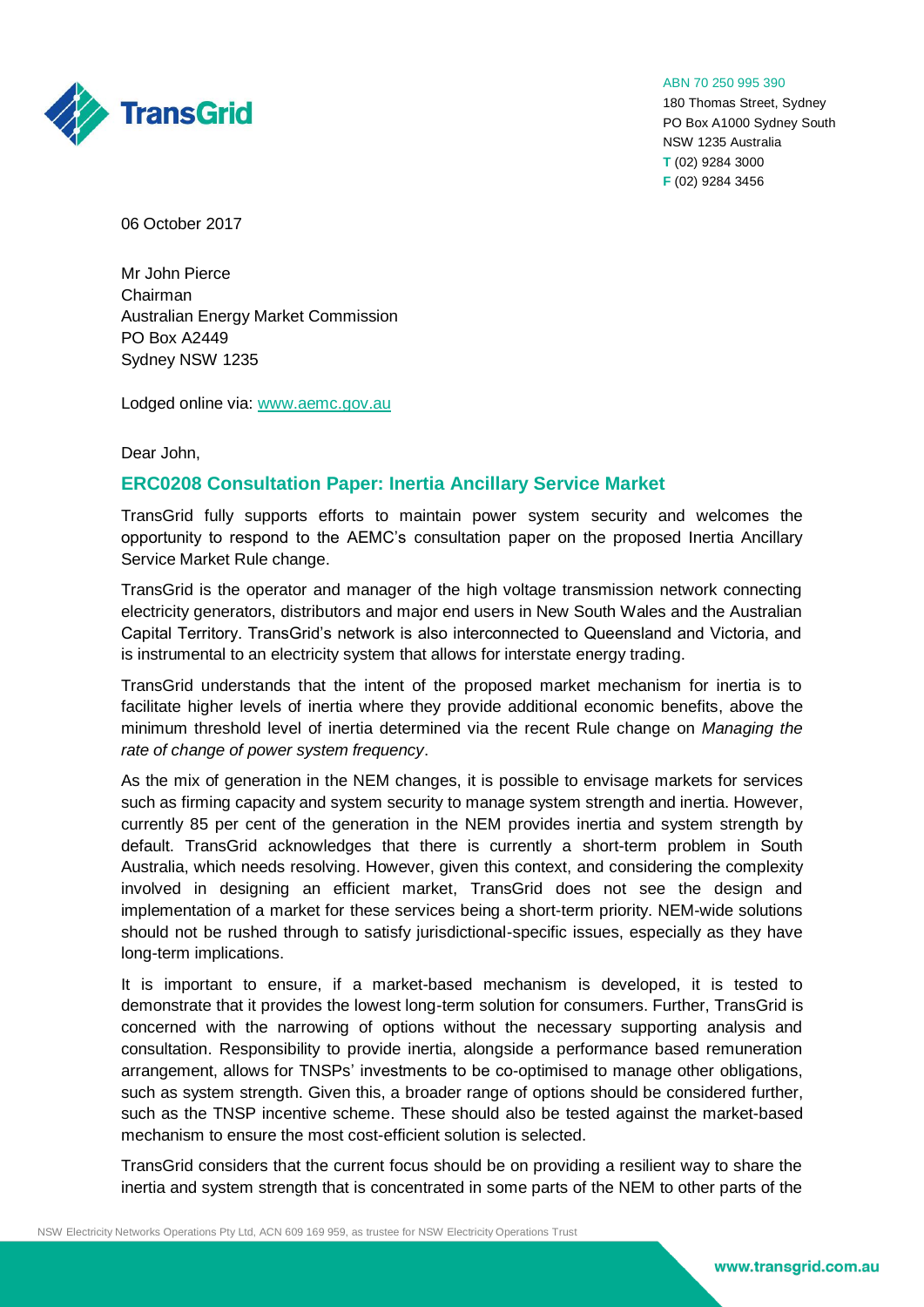NEM. Where economic, this could include route diverse AC interconnectors, intra-regional augmentations, and some forms of generation.

TransGrid has raised concerns in previous submissions about the recent Rule changes regarding obligations on TNSPs to manage system fault levels and minimum levels of inertia.<sup>1</sup> In our view it is more important to remedy these concerns, rather than add an additional mechanism such as an ancillary services market. As noted previously, TransGrid's concerns include:

- $\triangleright$  The lack of liability protections for TNSPs in relation to the new functions, which is inconsistent with existing National Electricity Law (NEL) provisions.
- $\triangleright$  A bias against TNSPs investing in lower cost and efficient long-term investment remains – given the timetable for specifying and amending inertia service requirements, the current Regulatory Investment Test for Transmission (RIT-T), and lack of incentives for TNSPs to provide ancillary services. While exemptions to the RIT-T process are allowed under certain conditions<sup>2</sup>, a bias against efficient investment remains. Lowest cost long-term solutions may involve TNSPs investing in the asset base or providing a range of services, such as system strength and inertia. The current regulatory framework however, lacks incentives for TNSPs to provide these services as it does not provide a return to compensate for the risks taken, nor does it reward TNSPs for meeting performance based outcomes.
- $\triangleright$  Contracting for system security services under the current framework brings compliance and commercial risk for TNSPs, but little incentive, especially if materiality is high and/or there is an un-forecast step change in service requirements.
- $\triangleright$  Inertia requirements will be externally driven, service requirements could be unpredictable, and the costs may not be included in a revenue allowance. The obligation could arise on short notice (without time to undertake a RIT-T) and there is a risk the AER won't accept that the costs involved should be passed through.
- $\triangleright$  Costs recovered via pass-through arrangements have a cash flow impact. These costs are recovered up to two years after they are incurred.
- $\triangleright$  TNSPs will be exposed to greater cash fluctuations, and possible cash shortfalls, which need to be funded. As a result, TNSPs' levels of funding will need to be reconsidered, with either more cash retained in the business, or higher levels of headroom negotiated in debt funding. These changes would lead to higher costs for TNSPs than provided for in the current regulatory framework.

The design of an effective market for ancillary services is complex, and TransGrid considers it should be considered within the context of a whole-of-NEM market review. As noted above, the current focus should be on sharing existing inertia and system strength services throughout the NEM, and on ensuring that TNSPs have efficient incentives to meet the obligations placed on them.

In relation to the design features of the proposed ancillary service market, TransGrid notes it may not be appropriate to use NEM regional boundaries within which inertia may be required.

-

<sup>1</sup> AEMC 2017, Managing the rate of change of power system frequency, Rule Determination, 19 September 2017, Sydney. AEMC 2017, Managing power system fault levels, Rule Determination, 19 September 2017, Sydney.

<sup>&</sup>lt;sup>2</sup> AEMC 2017, Managing the rate of change of power system frequency, Rule Determination, 19 September 2017, Sydney, p7.